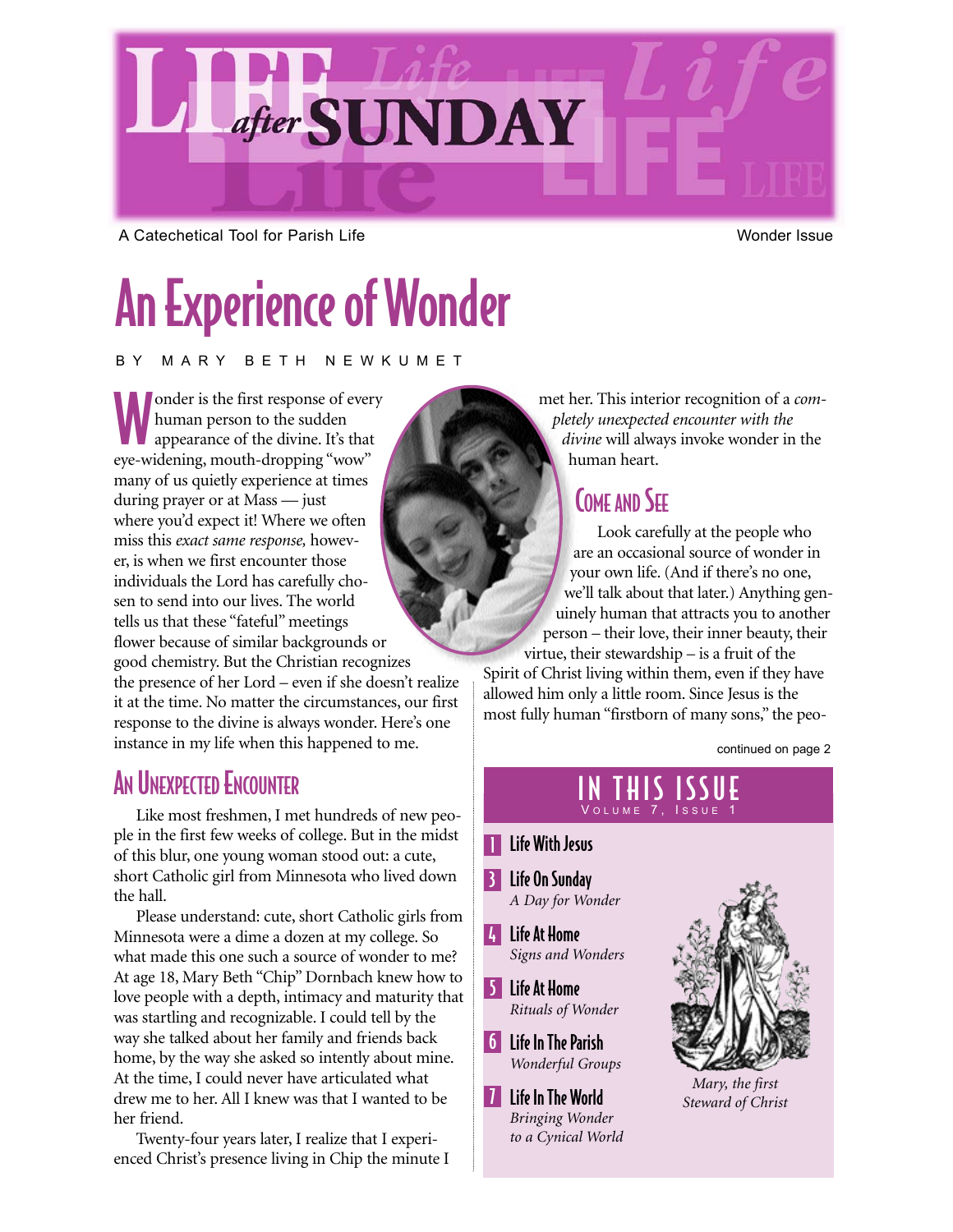

continued from page 1

ple who have accommodated him in his fullness are doubly startling to those they encounter. There is a spirit within them that makes you want to draw near.

Before the disciples Andrew and John knew Christ, they had heard very little about him – in the same way we encounter someone new in any social situation. But after they met, Jesus inspired such wonder in them that all they wanted to know was, "where are you staying?" (Jn 1:38). This response is as human and elementary as my first talks with my dear friend Chip. It's that same interior pull. Where are you from? Which dorm room is yours? I want to know you.

Christ's response to the disciples' very human inquiry is "come, and you will see" *(Jn 1:39).* And this, too, is the path of all relationships. Because his life with us is so rooted in all of human reality, the Lord has shown us that the path to intimacy with him is the exact same path we take when we get close to family members and friends who walk with him, too. First comes the wonder, the attraction we experience when we recognize his startling, unexpected presence. Then comes an openness and attention to find out who he really is. Only after this important "getting to know you" step takes place can the relationship deepen with time and trust into true friendship and intimate love. Like a best friend. Like a spouse.

#### DELETING WONDER

So if the path to Christ is as simple as this, why do so many of us still feel so disconnected from him? Fr. Julián Carrón of the

Diocese of Madrid, Spain, observes, "We cannot avoid wonder, but we can delete it a moment later. That is the victory of preconception." Because we are human, we cannot help but be startled interiorly by the Lord's infinite presence in the beauty and love in the people who walk with him, but we can choose not to respond. This is how we cut off an infinite source of splendor and richness that the Lord wants to pour into our lives.

Often, this happens when we have preconceived notions about a life with Christ in his Church. Some of us worry that a life with him will make us boring, muted, serious people. Others have met too many Christians who seem to have let Christ's words into their heads, but kept his presence from their hearts. Consequently, there is little wonder invoked in the encounter with them.

#### **SURPRISED ANEW**

"Come see a man who told me everything I have done" *(Jn 4: 29),* the Samaritan woman called to her neighbors in wonder after her encounter with Jesus Christ. How many of them were startled by a new tone in her voice? How many others couldn't hear it because of a preconceived notion of who she was? By deleting wonder, how many of them refused Christ's invitation through her to come and see?

This is how the sudden encounter with the divine takes place – through other people. Yield to the wonder. Go and see what the Lord is trying to offer you. "Man must always let himself be surprised, disarmed, conquered anew by God," urged the theologian Hans Urs Von Balthasar. The person who walks with Christ – for whom Christ is a living reality  $-$  is a source of wonder because he or she is the most fully alive, most fully human person around. If you have never met a Catholic like this, keep up your pursuit. Better yet, open your heart to the presence of Christ through a life in his Church and become this person yourself!❖

# Life After Sunday

#### President

John M. Capobianco

Vice President

Mary Beth Newkumet

Executive Assistant Jessica K. Love

Theological Advisor Msgr. Lorenzo Albacete

Life After Sunday is a catechetical tool for parish life created by Lumen Catechetical Consultants, Inc., a 501(C)3 not-for-profit educational consulting firm that helps Catholic organizations communicate a life with Christ lived fully through his Church. @ Copyright 2000, 2002. May not be reproduced without permission granted.

#### **Lumen Catechetical**

**Consultants, Inc.** P.O. Box 1761 Silver Spring, MD 20915 1-800-473-7980 or 301-593-1066 Fax: 301-593-1689 www.lifeaftersunday.com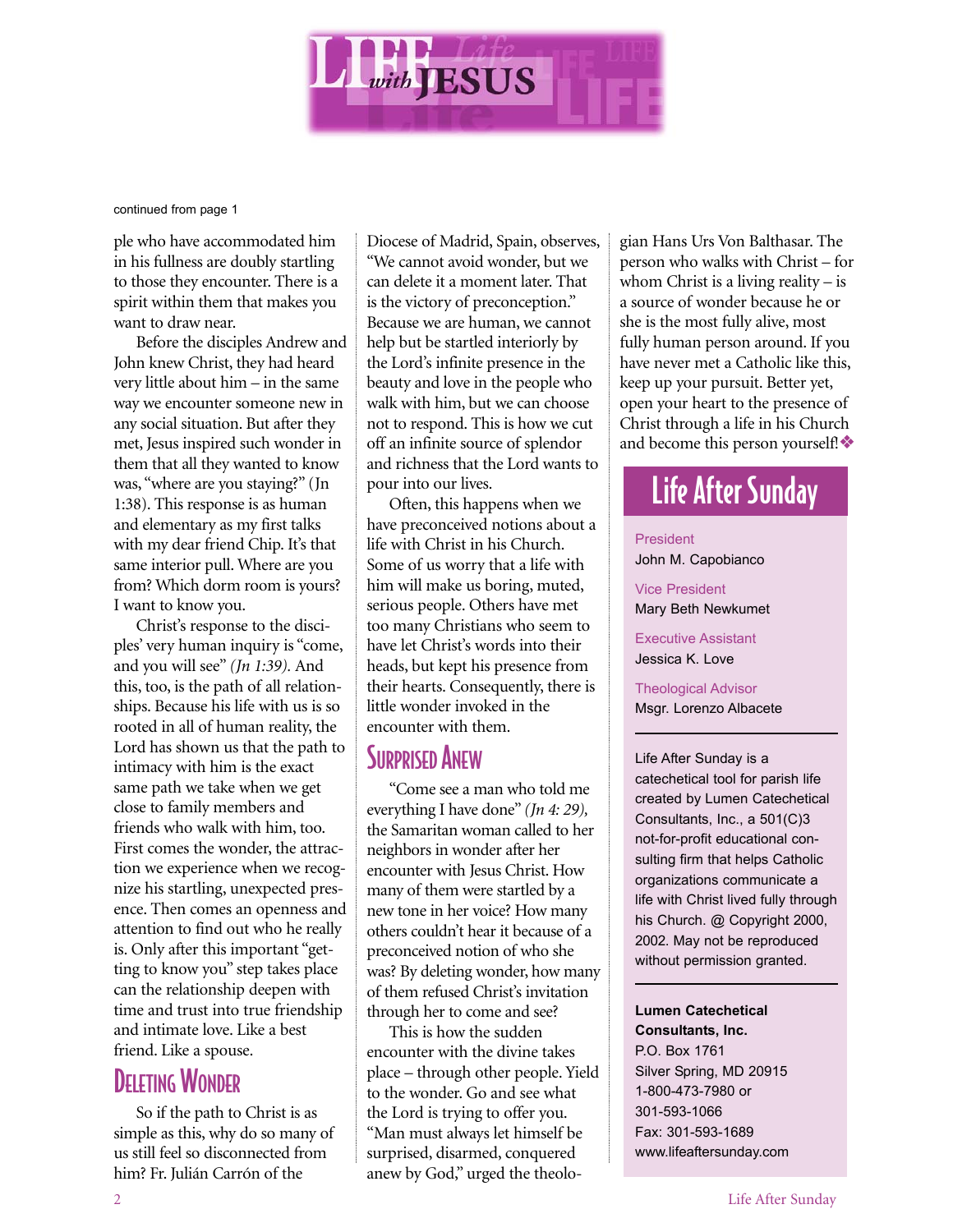

# A Day For Wonder

Imay is a day for wonder, a<br>day the Lord has asked us to<br>set aside to respond to him. unday is a day for wonder, a day the Lord has asked us to Where is he? Right there in the living Word spoken by the lectors at Mass. There in the person of the priest, and especially in the form of humble bread and

wine at Communion. There in the people in your family, in your fellow parishioners next to you in the pew.

If we miss these real encounters with him on Sunday, if we have trouble experi-

encing him in wonder and awe, then we must pray for the grace to put aside our distractions — as he has asked us to – so that we can recognize him.

#### **KEEP HOLY THE SABBATH**

So many people look at the third commandment as an imposition. But as every year goes by, I see the rich wisdom in the

Father's command to put one day aside for worship, rest and joy. "All of us respond not only to the need for rest, but also for the need for celebration which is inherent in our humanity," reflects Pope John Paul II. "Unfortunately,

when Sunday loses its funda-



mental meaning and becomes merely part of a weekend, it can happen that people stay locked within a horizon so limited that they can no longer see 'the heavens.' Hence, though ready to celebrate, they are

really incapable of doing so" *(Dies Domini #4)*.

Here's what we did at my house last Sunday: we went to Mass in two shifts because our two-year-old is a nightmare in Church. After Mass, my older daughter holed up in her room to do homework. I did laundry and cleaned up the weekly clutter. My husband took our second daughter to a CYO basketball game

#### Mary's Wonder

On the Feast of the Annunciation, March 25, we ponder Mary's reaction of wonder and awe to the words of the angel. Following is a reflection by St. Catherine of Siena: "Mary, was it fear that troubled you at the angels' word? If I ponder the matter in the light, it doesn't seem it was fear that troubled you, even though you showed some gesture of wonder and some agitation. What, then, were you wondering at? At God's great goodness, which you saw. And you were stupefied when you looked at yourself and knew how unworthy you were of such great grace. So you were overtaken by wonder and surprise at the consideration of your own unworthiness and weakness and of God's unutterable grace. So by your prudent questioning you showed your deep humility and, as I have said, it was not fear you felt but wonder at God's boundless goodness and charity toward the lowliness and smallness of your virtue."❖

## Getting There…

My friend is an accomplished wedding photographer. He is also Jewish. During the past year, he made the decision to obey the third commandment and rely on the Lord to take care of him and his family. He now keeps holy his Sabbath day. Instead of poising brides on Saturday mornings, he goes to shul and spends the day with his family. He has already begun to see the fruits of his decision in the new attention to his family and the growth in his business on Saturday evenings and Sundays. — MBN \*

while the baby took his afternoon nap. My older son played at a neighbor's house. Yes, we did have a nice dinner together, but mealtime lasted about 17 minutes – certainly not enough time to reconnect with each other after such a busy week.

I am trying to reclaim our Sundays by making them homework, work and errand-free days. Clearly this requires a little more organization than we are used to, but if it gives us one day of relative peace and joy, we will all be better for it! By not keeping Sunday more "holy," we have been missing one of the most important things in our lives – time to wonder at the great gift of each other. "Through Sunday rest, daily concerns and tasks can find their proper perspective," says Pope John Paul II. "The material things about which we worry give way to spiritual values. In a moment of encounter and lesspressured exchange, we see the true face of the people with whom we live" *(Dies Domini #67)*.  $-MBN$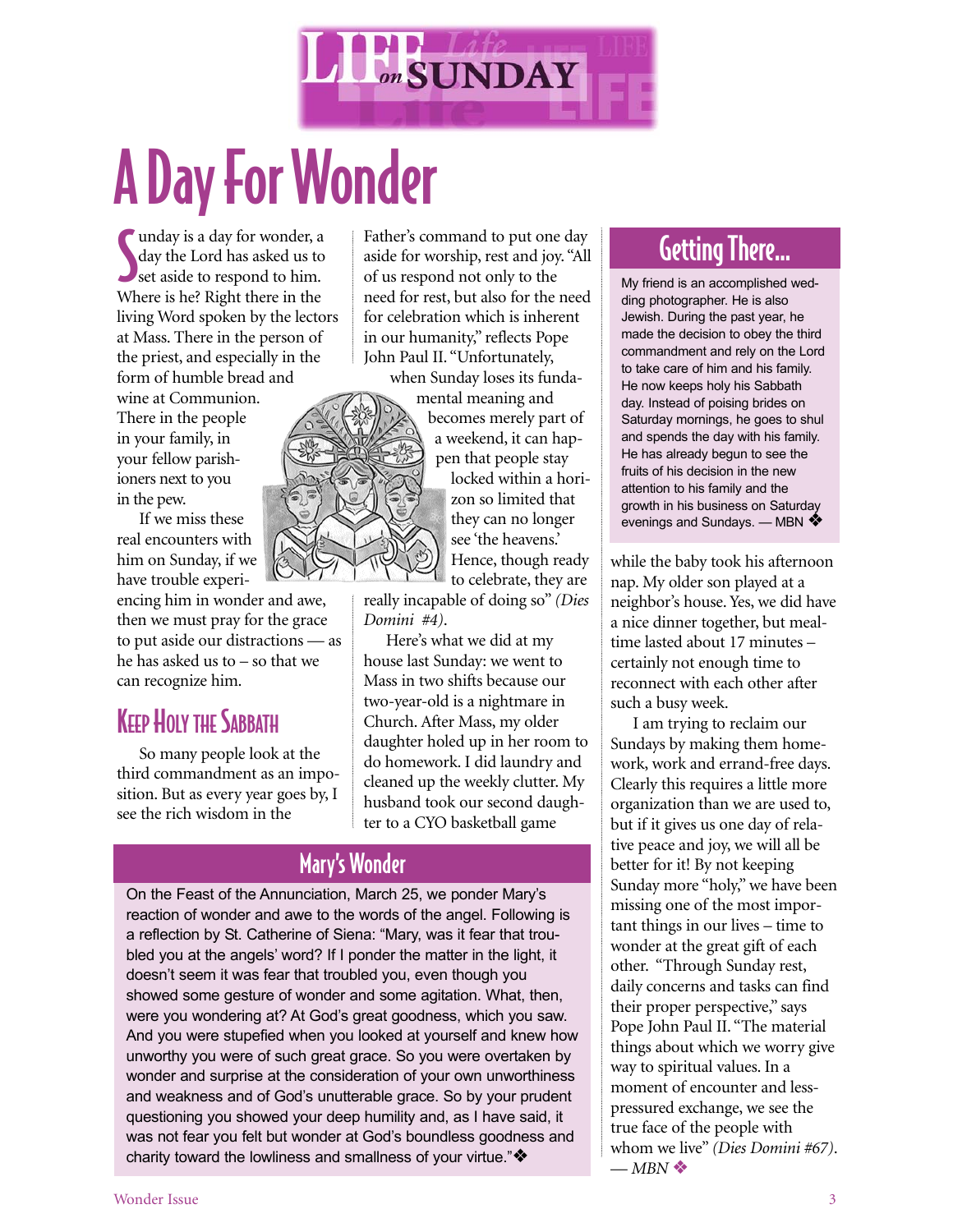

# Signs and Wonders

**I** n the Gospel, people always looked to the signs Christ performed with wonder and awe. For many in the crowd, this was

the first step to realizing that Jesus was someone amazing, different and new. The disciples were also given the gift of performing signs when Christ commissioned them to "cure the sick, raise the dead, cleanse lepers, drive out demons" *(Matt. 10:8)*.

For the past 2,000 years, chronicles of the lives of Christians continue to be filled with signs and wonders. In fact,

documentation of the presence of these miracles is a requirement for sainthood by the Church's Congregation for the Causes of Saints. Yet, these events must be placed in their proper context. Just as in the Gospel, they are merely manifestations of the Lord's presence to help his people along the path to him.

#### **GREAT LOVERS**

The saints are great lovers of Christ who are so filled with his



presence that they become a vibrant source of wonder to the people around them – and remain so today in the Communion of Saints. Some saints invoked wonder even through their bodies: St. Joseph of Cupertino levitated; St. Francis of Assisi, and in our own time, Blessed Padre Pio, bore the wounds of Christ; St. Teresa of Avila went into ecstatic trances after Communion.

Although these physical signs all seemed to be a great trial for these saints, the wonder they invoked attracted many people to "come and see."

These saints realized that the wonder they invoked was not generated by them personally. Otherwise, their witness would have been a fraud. Only the pres-

## **GETTING THERE ...**

So how do you bring wonder into your family life? By deepening your relationship with Christ and allowing him to live in you. Even if there is no one else in your family who recognizes him, you will eventually become a source of wonder by the way you love and care for the people around you. This means going in after that family member who has hurt you deeply, by loving the one who has separated him- or herself from you. Even the most jaded family members will see what you are doing and be startled by your capacity for love and forgiveness. Although they may not respond, they will see. Perhaps someday, they will even come.  $\clubsuit$ 

## Signs of the Times

The Church is always careful to document miraculous wonders. visions and apparitions because she does not want people getting so stuck on the signs that they never see Who they point to! The Gospel tells of Christ's own frustration at people who would go no further than this first step in their relationship with him. Yet these signs of his presence never ceased. Today the most miraculous sign of his presence is in the Blessed Sacrament that sits in the tabernacle of every Catholic Church in the world. When was the last time you stopped in Church to marvel over this great mystery? ❖

ence of the divine can bring and sustain true wonder in the world. The saints are simply people who recognized the living presence of Christ and allowed him to live fully in their bodies, hearts, minds and souls. Then he did the work of bringing other people along *through them*. This is how the Lord created new congregations of priests and consecrated religious. The Franciscans, Carmelites, Palatines, Salesians – to name just a few — became new families of faith because each founding saint allowed the Lord to use him or her as his wondrous sign. These congregations, in turn, have become signs of wonder for the Church throughout the world. ❖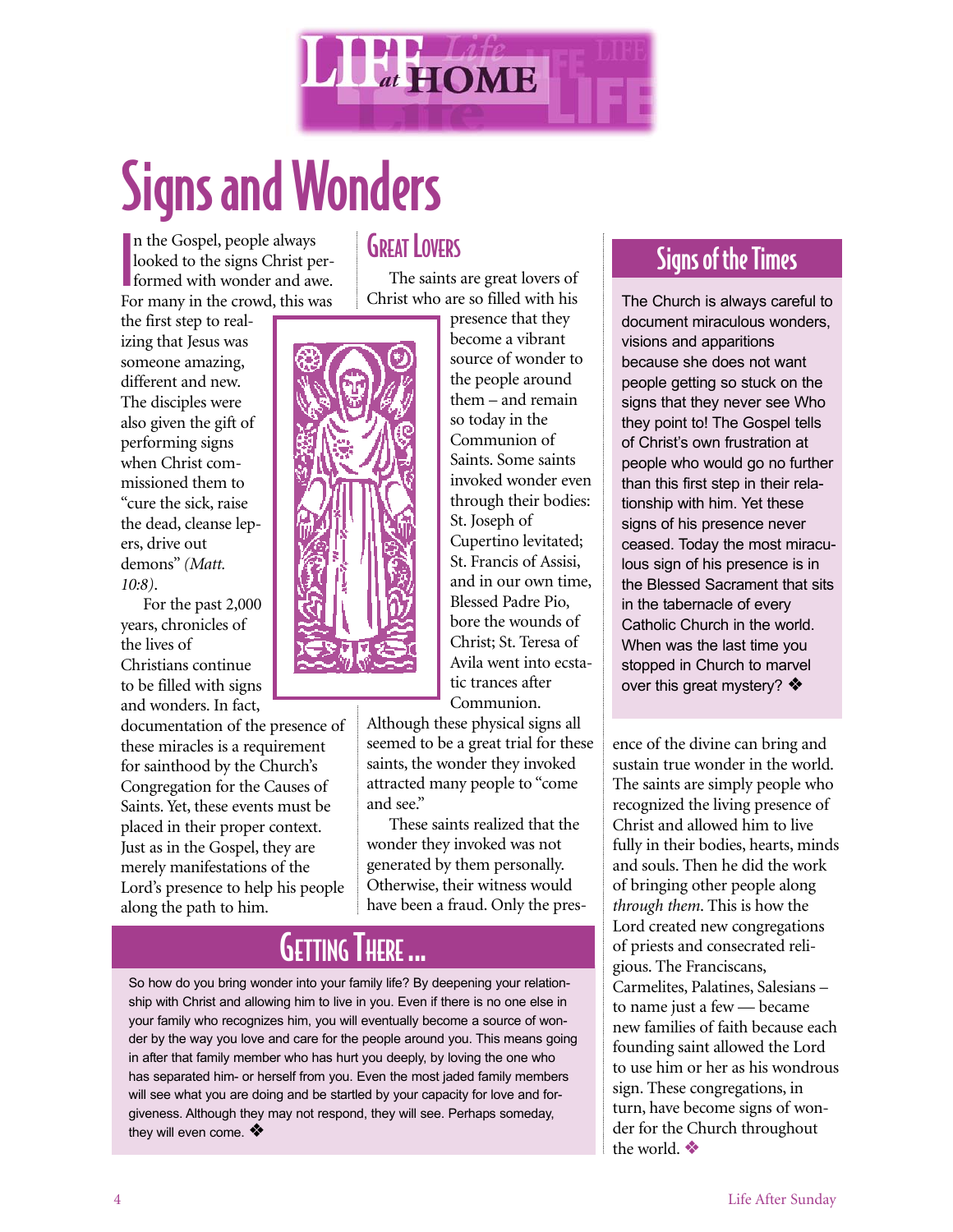# Rituals of Wonder

W youngest son John thinks<br>
he's the family CEO. This<br>
seven-year old shows little<br>
doubt about his vocation. He cony youngest son John thinks he's the family CEO. This seven-year old shows little siders it his personal mission to let everyone in the family know exactly who's in charge. For some reason, he saves his most forceful and difficult treatment for his most generous and dedicated family employee: his mother. I think every parent experiences this executive ego at one time or another. While it can be an exasperating challenge, cultivating a sense of sacred wonder in the little CEO can also bring fascinating encounters. BY JOHN M. CAPOBIANCO

Such an encounter happened this past Christmas. While shopping for my wife, I stumbled upon a series of I.H. Hummel holy water fonts. One particular model, two angels perched above a water reservoir, curiously brought to mind the relationship between my son and his mother. Now I knew I would not exactly be scoring huge spousal points if my wife opened a holy water font as her only Christmas gift. Diamonds, yes. A holy water font? Yikes! Yet something about it intrigued me.

# SACRAMENTALS LINK US TO THE DIVINE

I remembered our last few trips to Mass. John went out of his way to bless himself with holy water as we entered and left church. I thought, maybe this could be a simple thing we could have at home to provide a sense of the sacred, a sense of wonder at the ultimate CEO who moves us and keeps us "in being." Like the awe of daily prayer, the concreteness of sacramentals like holy water help establish a simple spiritual ritual that link us to the Divine. I imagined it might help my son carry a moment of wonder he experienced at church to our life at home everyday. So I bought the gift for my wife but did so with our little family terrorist in mind.

As the gift was opened, John asked, "what is that?" His mother replied haltingly, "It's a holy water font." A slightly raised eyebrow careened my way. "You hang it on the wall and keep it filled with

## PRAYERS OF WONDER

This Lent, ask the Blessed Mother to draw you closer to the Presence of her Son through prayer. "Only in a distance of reverence, in adoration, in loving honor and shrouding can one even approach the divine things" wrote theologian Adrienne Von Speyr. "Christians can find only in the hidden silence of Mary's heart the true access to the interior world of the Son. Precisely the Marian prayers - novenas, litanies, the Rosary - are prayers which need and create peace, distance, time. They are all an exercise in the Mother's contemplation which mediates the contemplation of the Son." ❖



holy water so you can bless yourself at home," she said. "Maybe that can be your job, John," I quickly offered. "You can help us find a good place to hang it." Later that week we

selected a place at the bottom of our steps leading to our bedrooms. As John filled the font from a small bottle of holy water I picked up at church, he asked, "Why do you make the sign of the cross with the water?" For a moment I was taken back by his question.

#### "DIIH"

Kids have such a pure way of turning the tables on their parents. Now I was the one challenged to express my faith. I thought for a moment of Blessed Padre Pio who in the midst of World War II was asked what was the greatest evil in the world. His reply: "Hypocrisy." Kids instinctively hone in on any perceived hypocrisy in their parents. It's like they need to know if we're for real. They want to know: can we really teach them the truth about life, about real love that satisfies the heart?

"The cross is the sign of how much God loves you," I told him. "You were supposed to die on that cross. But Jesus loved you so much that he died in your place. That's quite a big love." He looked at the font and then put his fingers in the water. "So every time you touch the water and make the sign of the cross, ask Jesus to help you love others the way he loves them. That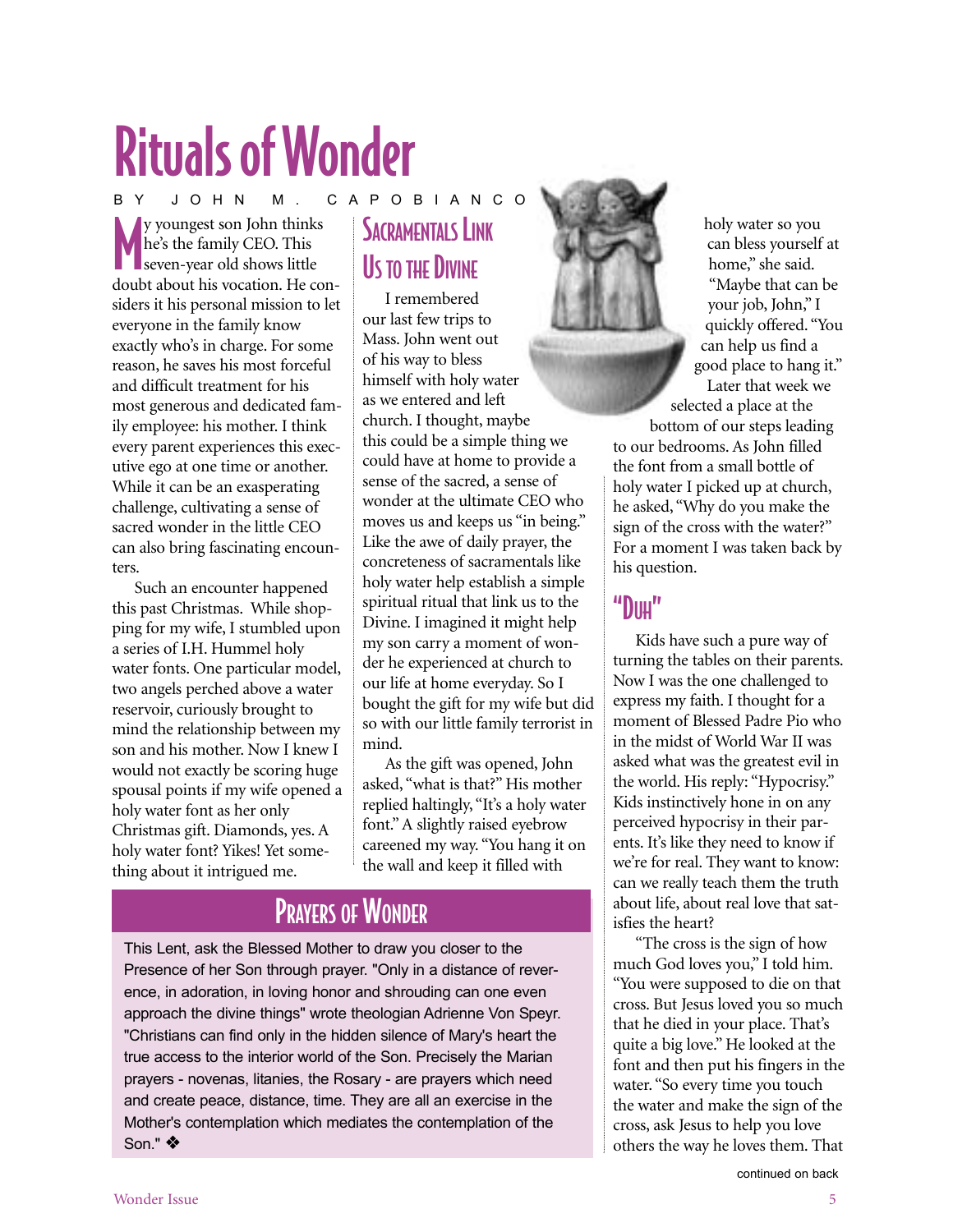

# Wonderful Groups

**Example 18 September 18 September 18 Sometimes these little communities**<br> **Example 18 September 18 September 18 September 18 September 18 September 18 September 18 September 18 September 18 September 18 September 19 Septe** very parish has small groups of people who have banded together. are just a few faithful friends who meet for daily Mass. Other times, they are more official, like the Sodality, Renew or a Seniors club.

When these groups are true signs of the presence of Christ, they invoke a quiet wonder to the parishioners around them. They invite a "come and see." Since the friendship with Christ begins with a friendship between human persons, invite a fellow parishioner into your group or inquire about one that interests you. Perhaps this is the path the Lord is using to draw you near. ❖

# HOW HAPPY WOULD WE BE ...

Catholics are called to be a sign of wonder to people of cother faiths. In the 18th century, a still Protestant St. Elizabeth Ann Seton wrote the following to her sister, as the saint was seeing Catholicism up close in Italy: "How happy would we be if we believed what these dear souls believe, that they possess God in the Sacrament and that he remains in their churches and is carried to them when they are sick, oh my – when they carry the Blessed Sacrament under my window while I face the full loneliness and sadness of my

case, I cannot stop the tears at the thought, 'My God how happy would I be, even so far away from all so dear, if I could find you in the Church as they do. How many things I would say to you of the sorrows of my heart and the sins of my life'."❖

# GETTING THERE ...

n 1993, St. Joseph's parist<br>Rosemount, MN, started a<br>weekly Bible Study of abou<br>120 members. We begin and n 1993, St. Joseph's parish in Rosemount, MN, started a weekly Bible Study of about end each semester with a large group discussion by a biblical scholar. We meet in small groups during the school year. We follow the Little Rock Scripture series from St. John's University in Collegeville, MN. We have covered over 15 books of both the Old and New testaments. Our small group is currently seven men who meet at 6:00 am on Tuesdays. We follow the Collegeville Bible commentary which asks 15 discussion questions each week over the assigned readings. Our onehour weekly meeting is filled with fellowship, prayer and spiritual discussions. As a group, we have a rich spiritual bond.

We meet in my orthodontic office. I bring the Starbucks. We chat about the previous weekend's sports for about ten minutes or so and then settle in to pray together. This prayer time has become the essential reason for us to gather each week. We structure our prayer as recommended by the Little Rock Series. First we visualize Christ — we welcome him. Next we thank the Lord for personal blessings. We follow thanksgiving with prayers of forgiveness. Here we pray for ourselves and ask others to pray for us. We finish our prayers by praying for others. We each have special intentions to offer. Our study lasts about 40 minutes. Then we finish up with one of us offering a closing prayer. We value our weekly meetings so much that we continue to

meet throughout the

year.When our "semester" ends we slowly work through The Catechism of the Catholic Church. We cover about 10 pages per week. After two summers we have completed three-quarters of the text.This has offered lively discussion and has helped strengthen our personal faith as Catholic men. We all have different relationships throughout life. A men's prayer group is a relationship we all cherish. The male barriers are dropped and we share deep spiritual experiences. Our group has changed us as Catholic friends, fathers and husbands. I can honestly say that we are closer to our Church because of our group.– Dr. Ronald J. Snyder, Rosemount, MN ❖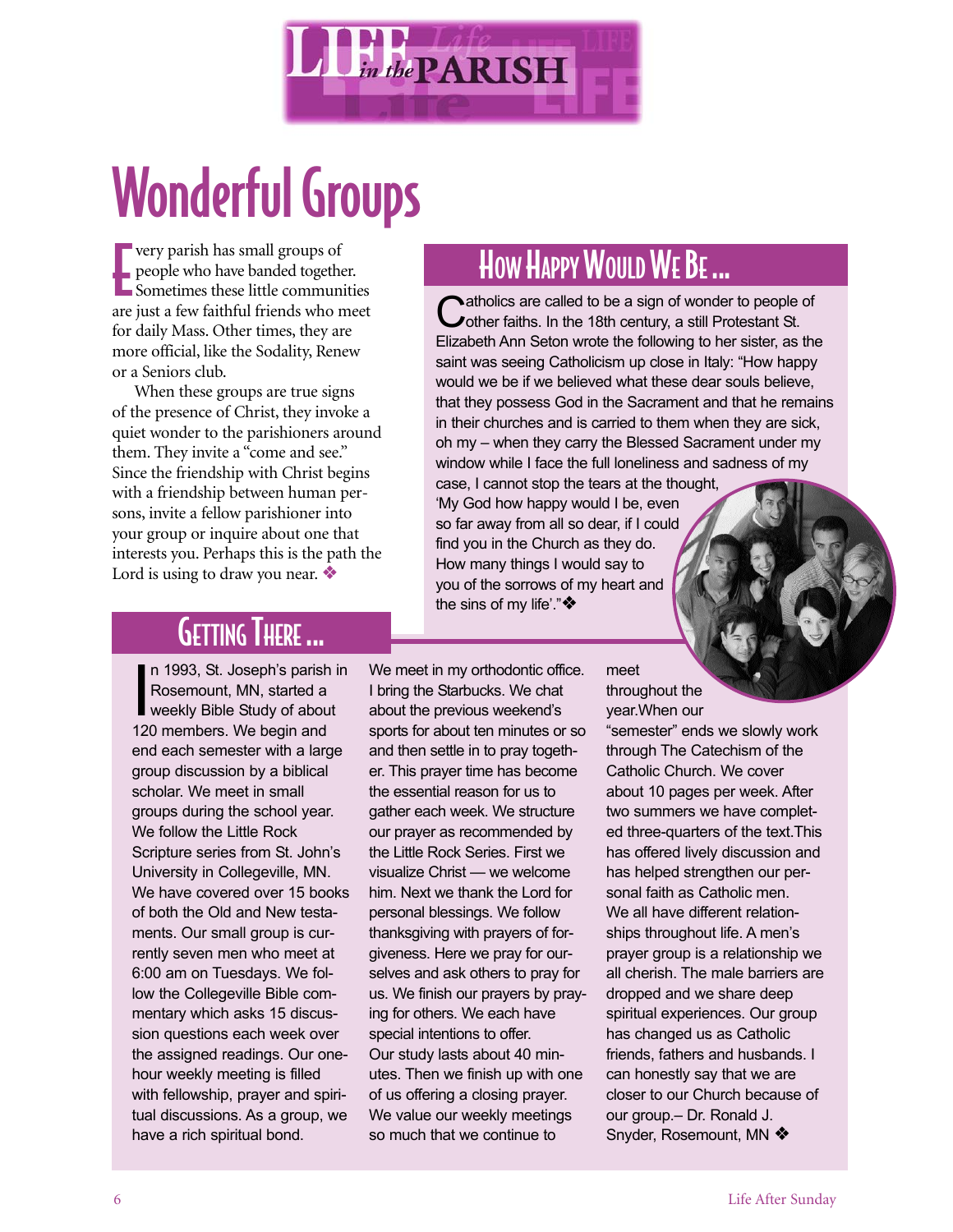

# Bringing Wonder to a Cynical World

e need look no further than the American political process to see the cynicism that has woven itself deeply into our culture. As the presidential candidates make their speeches, as the commentators offer their opinions, it becomes increasingly difficult to find anything more than half-truths. Everyone's words seem so scripted, every action so staged. Reacting to this process, we become indifferent. We find it hard to be moved.

## How DID THIS HAPPEN?

Perhaps we are the ones to blame. As Catholics, we have been entrusted with the entire truth about the human person: we have experienced the living presence of Christ at work in our lives. Yet, influenced by the idea of "privatized religion", we have kept this wonder to ourselves. Many of us are wary of the public square out of respect for the beliefs of others or because we feel we have nothing new that would affect an

#### GETTING THERE ...

**H**ow can you bring Christ's truth to the political process this year? Call the Legislative Network of your (Arch)diocese and find out how you can help bring the life of the Church to the debate. Whether you make phone calls, write letters or visit legislators and members of their staff, you will have a personal impact. If Christ lives in you – if you speak his truth about the human person – the people you contact will wonder at the things you say. They may not respond, but their hearts will have been exposed to the presence of the divine.  $\diamondsuit$ 

already muddy debate. Still others experience their Catholicism as a moral code instead of a relationship with a divine presence completely outside of themselves. When this happens the moral debate can easily deteriorate into just another half-truth – mine vs. yours — instead of

the proposal of the universal truth about the human person that is for everyone.

## NO ESCAPE ROUTES

How do we offer this truth to the world? By proposing the glorious dignity of the human person revealed in all of his or her splendor. We know this truth because God's Word is alive in us because we have experienced it. But this truth can not invoke wonder in "politically correct" bits and pieces. "The Word of God, though horizontally bound up with humanity and history, pierces down vertically from heaven at every point and …must be accepted by man in nakedness of heart without safety measures and escape routes," said the theologian Hans Urs Von Balthasar.

The human person who is most fully alive in the truth will always invoke wonder because he or she is a sign of Christ's real presence in the world. In turn, the reduction of the human person will always cause the truth to lose its splendor. This is why Christian candidates who bring only part of

the Gospel message to the world – reducing it in its fullness — contribute greatly to the indifferent response of a cynical public. This is why we are so unmoved by candidates who simultaneously speak out on behalf of poor people and a woman's right to choose an

abortion. Or by candidates who con-

demn abortion, while pushing policies that make it difficult for some

members of society to support and sustain their families.

"I am the way, and the truth and the life," says Jesus of Nazareth. Candidates who use practical means to apply the Gospel truth in all its fullness about the human person will always be a sign of wonder – even when people freely chose to settle instead for the escape route of half-truths.

## **BE HIS SIGN OF WONDER**

How can the rest of us bring some wonder back into the public square? By trusting the work of the Spirit of Christ. Sometimes it is difficult to talk with neighbors and colleagues who see only a surface reality – who see no evidence of a divine mystery at work in the world. Thank God our truth is not our own! The Lord is the One who will offer them his "come and see" if we open our hearts and allow him to live fully in us. By joining the political process, by engaging neighbors in conversation and friendship, we bring the

continued on back